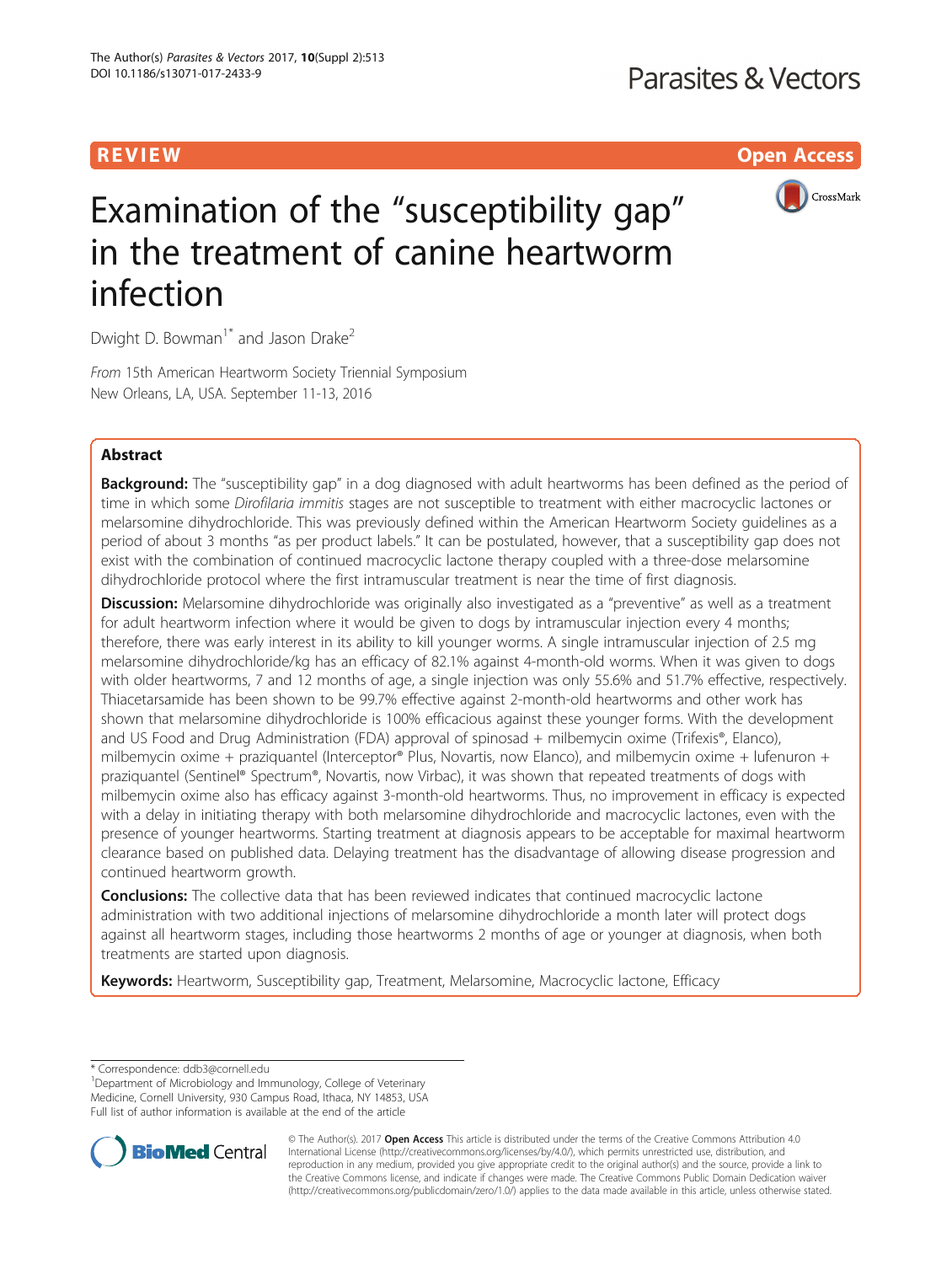# Background

This paper examines the "susceptibility gap" in heartworm therapy. The "susceptibility gap" has been defined as the time between when a diagnosis of an adult heartworm infection is made and when any heartworms in the dogs are too old or too young to be susceptible to treatment with either a macrocyclic lactone or melarsomine dihydrochloride in the form of RM 340 (Rhône Mérieux) or Immiticide® (Merial). This paper examines the research publications related to the "gap" and suggests based on this review of the data that starting the treatment of dogs with both macrocyclic lactones and melarsomine dihydrochloride very near the time of diagnosis will cover all stages better than waiting 1 to 3 months to initiate melarsomine dihydrochloride administration. Overall, this paper shows that beginning concomitant treatment of a dog with a heartworm infection with a macrocyclic lactone and melarsomine dihydrochloride nearest to the time of diagnosis removes heartworms while they are most susceptible to treatment with both chemical classes and while they are likely smaller in size relative to starting treatment after a 1- to 3-month delay. This is because of the rapid growth of heartworms that occurs within a dog from 3 to 9 months post infection.

# **Discussion**

# The "susceptibility gap"

The "susceptibility gap" has been defined by the 2014 American Heartworm Society (AHS) Guidelines as being a period of about 2 to 3 months based upon the efficacies of the products "as per product labels" [\[1](#page-7-0)]. The current AHS recommendations are that upon diagnosis one should wait "2 to 3 months prior to administering melarsomine. This will reduce new infections, eliminate existing susceptible larvae, and allow older heartworms (between 2 and 4 months of age) to mature to a point where they would be more susceptible to melarsomine." There are published data, however, that argue against this practice. First, a single intramuscular (IM) injection of 2.5 mg/kg melarsomine dihydrochloride killed 82.1% of heartworms 4 months post infection, but only 55.6% and 51.7% of heartworms, respectively, 7 or 12 months post infection [[2](#page-7-0)]. It has also been shown that two IM treatments with melarsomine dihydrochloride given 24 h apart are 100% effective against 2-month-old heartworms [[3\]](#page-7-0). Also, as will be discussed below, macrocyclic lactones are much more efficacious against growing heartworms than suggested "per product labels." This paper discusses the "susceptibility gap" and questions the evidence for waiting 2 to 3 months to allow worms to mature to the point where they are susceptible to the "adulticide" effects of melarsomine dihydrochloride.

### Development of adulticide therapy

Dirofilaria immitis, the canine heartworm, remains one of the most pathogenic parasites of dogs [\[4](#page-7-0)]. Unfortunately, despite 30 years of readily available excellent, approved, and conveniently delivered preventives, the prevalence of infection has changed very little while the geographic spread has continued across North America [[5](#page-7-0)–[7](#page-7-0)]. Heartworm adulticide therapy has also evolved over the past several decades. Surgical removal of adult heartworms remains a necessity in the treatment of "caval syndrome" [[8\]](#page-7-0); however, there have been major improvements in adulticide therapy. Through the 1980s, thiacetarsamide sodium (Caparsolate®, Abbot Laboratories) was the adulticide of choice for treatment of adult D. immitis. Thiacetarsamide sodium was administered intravenously, and dogs were typically hospitalized during initial treatment. In the 1990s, thiacetarsamide sodium therapy was replaced by melarsomine dihydrochloride (Immiticide®, Merial; now Boehringer-Ingelheim). This new treatment allowed for a simpler IM delivery. During the period of heartworm death after treatment, veterinarians typically avoid hospitalization of dogs undergoing therapy by requiring exercise restriction during this critically important aspect of patient care [\[9](#page-7-0)].

At the time of diagnosis, dogs are typically staged through observed clinical signs as being considered in one of four classes, 1 to 4 (Table [1](#page-2-0)). While melarsomine dihydrochloride therapy, with its improved efficacy and safety profile, is seen as a significant advancement compared with the use of thiacetarsamide sodium, many patients are not treated with melarsomine dihydrochloride for a variety of reasons. The main reasons given for avoiding adulticide treatment are commonly related to concerns about cost and safety [\[10, 11\]](#page-7-0), and adverse events, associated with its administration and the subsequent heartworm death, do continue to be reported [\[4](#page-7-0), [10](#page-7-0), [12](#page-7-0)–[19\]](#page-7-0). The melarsomine dihydrochloride protocol requires two to three administrations, and it is not always 100% effective. In 1992, a two-dose protocol (2.5 mg/kg, given IM, 24 h apart) demonstrated efficacies ranging from 95.8% to 100% of worms killed, with reports of 50% to 100% dogs being cleared of heartworms [[2](#page-7-0)]. In order to reduce the risks of therapy to dogs with Class 3 heartworm infections that can be associated with the adulticidal effects of melarsomine dihydrochloride, a three-dose protocol was subsequently evaluated and recommended. In this three-dose method, a single dose administered and followed 30 days later by two doses, 24 h apart, has been shown to be 100% efficacious against male heartworms and 98% efficacious against female heartworms [\[2](#page-7-0)]. There are situations, however, when veterinarians are concerned about safety and posttreatment adverse reactions in a specific case or a pet owner objects to the cost of the treatment. Here, the attending veterinarian will often resort to utilization of a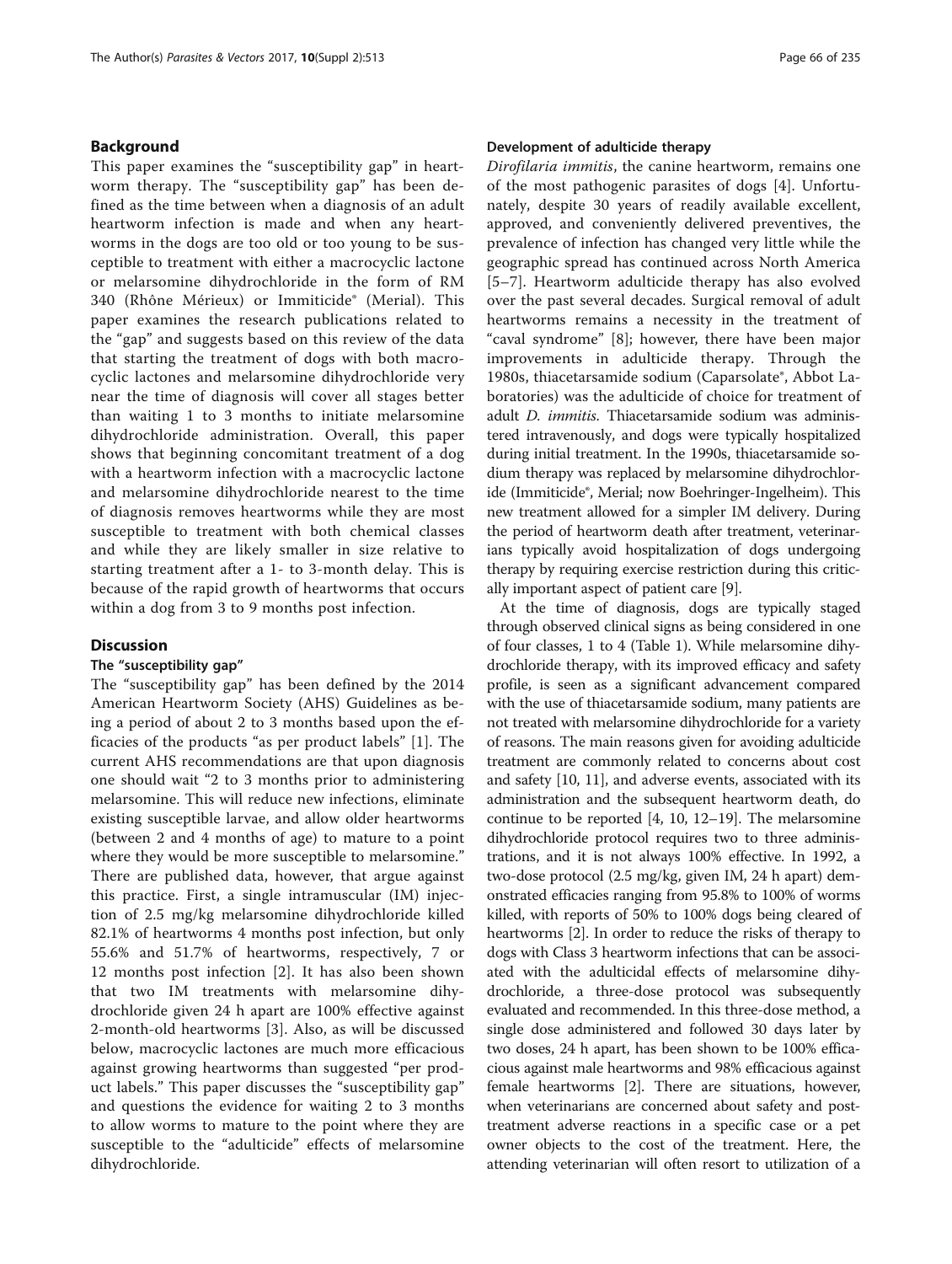<span id="page-2-0"></span>Table 1 Classification of heartworm disease as defined in the Immiticide® (NADA 141-042) label

| Class 1 - Asymptomatic to Mild         | Patients in this category are characterized as having asymptomatic to mild heartworm disease. No<br>radiographic signs or signs of anemia are evident. Patients with mild disease may have subjective<br>signs such as a general loss of condition, fatigue on exercise, or occasional cough; however, no<br>objective radiographic or other abnormal laboratory parameters will be present.                                                                                                                                                                                                                                                                                                                                                                                                                                                                                                                                                                                                                                                                                                                                                                                              |
|----------------------------------------|-------------------------------------------------------------------------------------------------------------------------------------------------------------------------------------------------------------------------------------------------------------------------------------------------------------------------------------------------------------------------------------------------------------------------------------------------------------------------------------------------------------------------------------------------------------------------------------------------------------------------------------------------------------------------------------------------------------------------------------------------------------------------------------------------------------------------------------------------------------------------------------------------------------------------------------------------------------------------------------------------------------------------------------------------------------------------------------------------------------------------------------------------------------------------------------------|
| Class $2 -$ Moderate                   | Patients in this category are characterized as having moderate heartworm disease. Radiographic<br>signs or signs of anemia [Packed Cell Volume (PCV) less than 30% but greater than 20%, or other<br>hematologic parameters below normal] are evident. Mild proteinuria (2+) may be present.<br>Radiographic signs may include right ventricular enlargement, slight pulmonary artery enlargement,<br>or circumscribed perivascular densities plus mixed alveolar/interstitial lesions. Patients may be free<br>of subjective clinical signs or may have a general loss of condition, fatigue on exercise, or occasional<br>cough. If necessary, patients should be stabilized prior to treatment.                                                                                                                                                                                                                                                                                                                                                                                                                                                                                        |
| $Class 3 - Severe$                     | Patients in this category are characterized as having severe heartworm disease. These patients have<br>a guarded prognosis. Subjective signs of disease may include cardiac cachexia (wasting), constant<br>fatique, persistent cough, dyspnea, or other signs associated with right heart failure such as ascites<br>and/or jugular pulse. Radiographic signs may include right ventricular enlargement or right ventricular<br>plus right atrial enlargement, severe pulmonary artery enlargement, circumscribed to chronic mixed<br>patterns and diffuse patterns of pulmonary densities or radiographic signs of thromboembolism.<br>Signs of significant anemia (PCV <20% or other hematologic abnormalities) may be present.<br>Proteinuria (> 2+) may be present. Patients may have only moderate clinical signs and significant<br>laboratory or radiographic alterations or they may have significant clinical signs with only moderate<br>laboratory and radiographic signs and be categorized as Class 3. Patients in Class 3 should be stabilized<br>prior to treatment and then administered the alternate dosing regime (See PRECAUTIONS and<br>DOSAGE AND ADMINISTRATION). |
| Contraindications                      |                                                                                                                                                                                                                                                                                                                                                                                                                                                                                                                                                                                                                                                                                                                                                                                                                                                                                                                                                                                                                                                                                                                                                                                           |
| Class 4 – Very severe (caval syndrome) | Immiticide® is contraindicated n dogs with very severe (Class 4) heartworm disease. Patients in this<br>category have caval syndrome (D. immitis present in the venae cavae and right atrium                                                                                                                                                                                                                                                                                                                                                                                                                                                                                                                                                                                                                                                                                                                                                                                                                                                                                                                                                                                              |

The following parameters were used to classify the dogs in the clinical field trials for Immiticide®. Other parameters may be considered. As a general rule, conservative treatment should be employed because heartworm disease is serious and potentially fatal. If there is evidence of a high worm burden, patients should be categorized as Class 3

macrocyclic lactone regimen, sometimes in combination with additional medications.

# Effects of preventives containing macrocyclic lactones against developing heartworms

Traditional heartworm prophylaxis, ie, killing <30 dayold larval worms, developed around the significant lethal effects that macrocyclic lactones and other anthelmintics, such as diethylcarbamazine citrate, have against the third-stage larvae and very young fourth-stage larvae of D. immitis. These tissue-stage larvae are eliminated when small, before they reach the pulmonary arteries where maturation and significant increase in body mass occurs. With the exception of the injectable, sustainedrelease formulation of moxidectin (ProHeart® 6, Fort Dodge, now Zoetis), all currently marketed products in the United States are designed for monthly administration targeting heartworms that have entered the dog in the last 30 days. Sustained-release, injectable moxidectin maintains blood/tissue levels that kill incoming larval stages less than 30 days old for a period of 6 months. Thus, all approved products have shown 100% efficacy against larvae less than 30 days of age. The susceptibility gap is defined with the very tight restrictions for "macrocyclic lactone susceptible (per product label)" and "melarsomine dihydrochlorides susceptible (per product label)." A great deal of work, however, has gone into the study of these molecules and their effects on different

stages of heartworms, and there is very strong research support for the fact that there is no treatment gap if adulticide therapy is not delayed.

# Class 2 and class 3 heartworm treatment

In the case of Class 1, 2 and 3 heartworm-infected dogs that are going to receive the three-injection melarsomine dihydrochloride protocol (one injection followed a month later by an additional two melarsomine dihydrochloride injections administered 24 h apart), it is suggested by the AHS Guidelines that one wait 2 months prior to the first injection because of the "2-month susceptibility gap." Thus, this discussion will begin by examining this protocol with the question being: Is there good reason to wait the 2 months? It is fully understood that a dog with a heartworm infection and associated heartworm disease may need to be stabilized before receiving melarsomine dihydrochloride treatment. It is common practice, however, to follow the guidelines and wait for almost all dogs before the first melarsomine dihydrochloride injection is administered, and this has become the basic all-encompassing recommendation in the 2014 AHS Guidelines [\[1](#page-7-0)].

Heartworms grow rapidly early in life, and this seems to argue against allowing them to get larger before they are killed. Males and females are <2 cm long when 60 days old, around 4 cm long when 90 days old, and at 120 days of age they are 7 cm (males) to 9 cm (females) in length.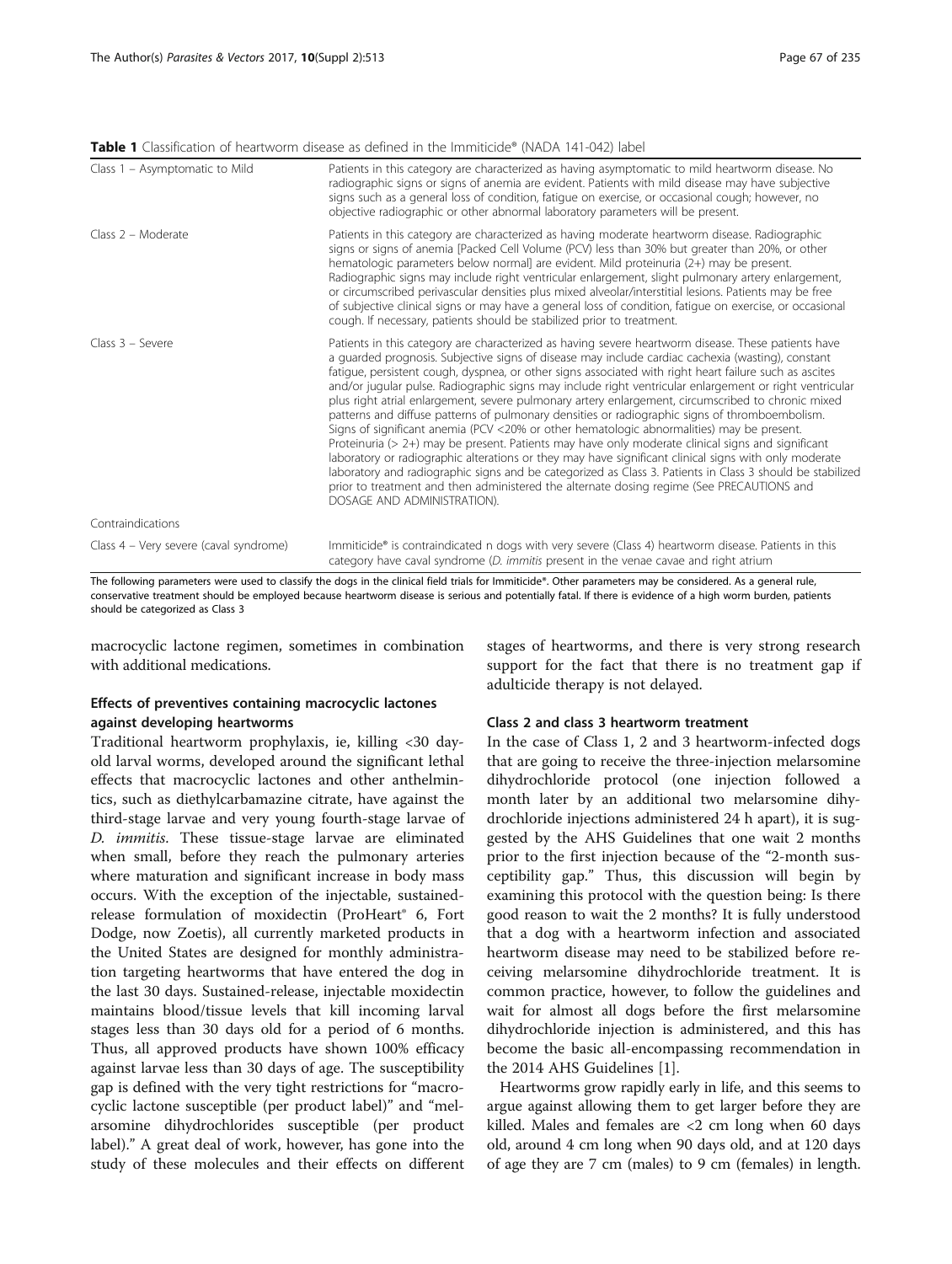When they are 190 days old they reach lengths of 13 cm (males) to 20 cm (females) [[20](#page-7-0)]. Thus, as heartworms mature, there is a greater mass (volume) of heartworms to die and decompose in the lungs of a dog after treatment, ie, if one waits 2 or 3 months, the bulk of any 90-day-old heartworms will increase four to five times, and the heartworm mass will increase even more substantially. An average 90-day-old female is 46 mm long and 0.18 mm in diameter and a 190-day-old average female is 205 mm long and 0.84 mm in diameter [\[21\]](#page-7-0). This is an approximate 100-fold increase in volume based on the formula for a simple cylinder, with the 90-day-old heartworms having a volume of  $1.17 \text{ mm}^3$  increasing to  $113.6 \text{ mm}^3$  in 190-day-old heartworms. Although nematodes have a voluminous pseudocoelomic cavity, there is also a massive increase in tissue, composed of genital, intestinal, muscle, and hypodermal elements, that markedly increases as these heartworms mature, and the external non-cellular collagenous cuticle (which degrades last as is apparent in histologic sections of dead adult heartworms) also thickens very markedly as the heartworms age. Thus, when one waits, the mass of the heartworms that will ultimately die in the lungs increases. Even waiting only a month will allow a 90-day-old heartworm to increase its volume by 17-fold as a 120-day-old heartworm  $(90 \times 0.25$  mm), ie, having a volume 17 times greater. If one is worried about 10 heartworms, then one will have an increase in the volume of the dead heartworms of anywhere from about 200 to 1000 times the volume of the 10 or so 90-day-old heartworms present when the heartworm infection is first diagnosed.

All macrocyclic lactone heartworm preventives were originally approved by the FDA and Center for Veterinary Medicine (CVM) as having 100% efficacy against 30-dayold larvae. This is how the drugs are tested for approval. One gives a dog 30 to 100 (typically 50) infective thirdstage larvae and then waits 30 days before the dogs are given a single treatment of the investigational product. (The exceptions here are the sustained-release products ProHeart® 6 and ProHeart® SR-12 (Fort Dodge, now Zoetis), where one first gives the dogs their injection of the investigational product, and then after either 180 or 365 days inoculate the dogs with infective larvae.). Thus, if a dog is given a single treatment with an approved dosage of a macrocyclic lactone heartworm preventive at the time of diagnosis, the product should have 100% efficacy against any heartworms that are ≤30 days of age that are present in the dog (Fig. [1,](#page-4-0) Bullet A). This is all that is covered by the "macrocyclic lactone susceptible (per product label)" on the AHS image of the susceptibility gap.

With regard to the first of the 3 remaining months within the gap, it seems there is excellent evidence that concern for another month can be eliminated. Based on a series of studies, the concept of "reach back" was

developed where it was implied that multiple regular prophylactic doses of macrocyclic lactones had effects on growing heartworms of different ages beginning with worms 60 days post infection [[21](#page-7-0)–[25\]](#page-7-0). Based on this body of research evidence, the AHS put forth in the 2005 Guidelines the statement that "all macrocyclic lactones have a 'reach-back' of 2 months" and went on to suggest that the 2-month reach-back would provide protection even where poor compliance was an issue. Thus, if a dog is started on heartworm prevention at the time of diagnosis and is administered the preventive monthly thereafter, all heartworms less than 60 days of age are considered to be removed (Fig. [1,](#page-4-0) Bullet B). This then will remove the first month of the "per product label" 90-day macrocyclic lactone susceptibility gap. If a dog starts regular monthly prevention at the time of diagnosis, then what is left are worms that are between 60 and 120 days of age.

If one accepts that there is 100% efficacy against heartworms less than 2-months of age, one can then consider what happens if dogs are started on regular monthly prevention when heartworms are greater than 2 months of age. It has been reported that there is quite high efficacy against 3-month-old heartworms and fairly good efficacy against 4-month-old heartworms when dogs are treated with macrocyclic lactones. When monthly administration begins against 3-month-old heartworms, the efficacy of the continued monthly treatment of dogs with selamectin (Revolution<sup>®</sup>, Zoetis), ivermectin/pyrantel (Heartgard®, Merial, now Boehringer Ingelheim), and milbemycin oxime (Interceptor®, Novartis, now Elanco) results in efficacies of 98.5%, 97.7%, and 95.1%, respectively [[22\]](#page-7-0) (Fig. [1,](#page-4-0) Bullet C). At 4 months after infection, the efficacies of Heartgard® and Interceptor® are 96.6% and 41.4%, respectively, and the efficacy of ProHeart<sup>®</sup> 6 given to dogs with 4-month-old infections is 85.7%, increasing to 97.2% if a second ProHeart® 6 treatment is given again 6 months later [\[22\]](#page-7-0). There is, admittedly, still a gap with continuous monthly macrocyclic lactone alone, but it is brief, and only a small percentage of heartworms would continue to mature (Fig. [1,](#page-4-0) Bullet D). Thus, a bit of a "susceptibility" gap remains relative to any heartworms that may have entered the dog near the time of diagnosis, however, it can be narrowed or closed with the concurrent melarsomine dihydrochloride treatment.

The AHS Guidelines currently state that "melarsomine had not been shown to have activity against heartworms less than 4 months old; recent unpublished data, however, suggest that melarsomine may have more efficacy against juvenile heartworms than previously believed." Early data showed that melarsomine dihydrochloride was efficacious against 4-month-old worms, and probably more efficacious against these worms than older adults. In one of the first papers dealing with melarsomine dihydrochloride (RM 340), it was stated that "RM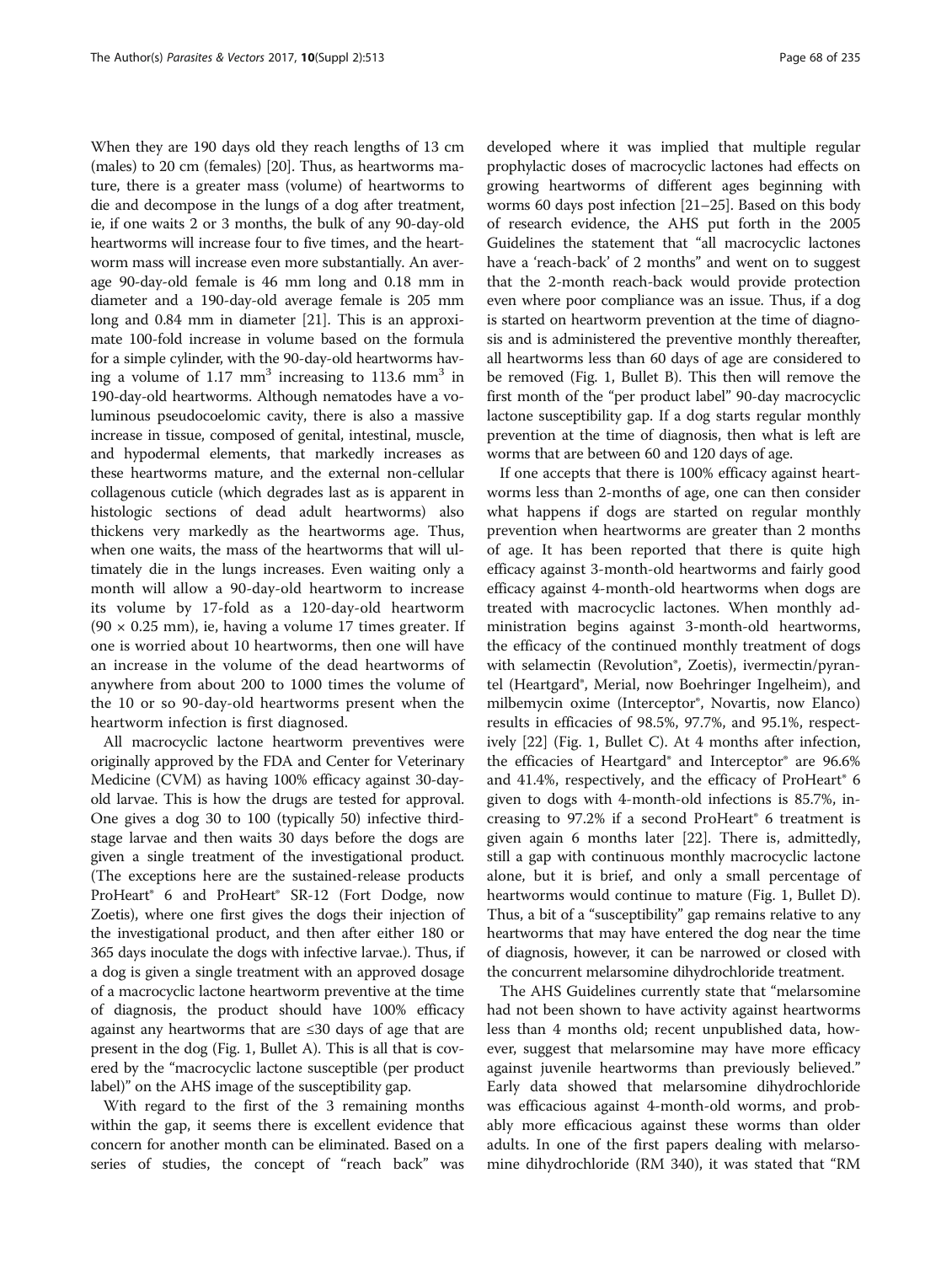<span id="page-4-0"></span>

that the treatment with MLs at 120 days after dogs receive heartworm larvae will have efficacies of 41.4% to 96.8% against these worms that are 4 months old or less. A single injection of melarsomine dihydrochloride (Immiticide®) is 82.1% effective against 4-month-old adults (indicated by the green vertical bar at 120 days on the left end of the red box at the level of the smaller green arrowhead). The green vertical bar at 60 days represents what occurs if a dog is treated with two IM injections of melarsomine dihydrochloride when heartworms in the dogs are 2 months old, where efficacy was shown to be 100% (see text for reference), and the green checkered box between 60 and 120 days is suggesting that a single melarsomine dihydrochloride injection given to dogs with 120-day-old worms is likely to have efficacy against heartworms that are less than 4 months old as suggested by the 100% efficacy of the two IM treatments against 60-day-old heartworms. The last two melarsomine dihydrochloride injections a month after the singe injection should have an efficacy of 99% against adult worms that are 5 months old or older (indicated by the green vertical bar at 150 days)

340 is fully effective on D. immitis adults (even on young ones of 7 months old) and L5 immatures (4 months old)" [[2\]](#page-7-0). The paper went on to state that a single injection of 2.5 mg/kg melarsomine dihydrochloride had an efficacy of 82.1% against 4-month-old heartworms (all dogs did, however, develop infections with some mature worms). The efficacy was reduced, however, as the heartworms aged; ie, as opposed to the 82.1% kill of heartworms at 4 months of age, a greater percentage of heartworms treated at 7 or 12 months of age with a single melarsomine dihydrochloride injection reached maturity. Efficacy dropped to 55.5% and 51.7%, respectively, with 90% of treated dogs developing mature heartworm infection [\[2, 9](#page-7-0), [26](#page-7-0)]. In fact, the publication of the NADA in the Federal Register [[27\]](#page-7-0) states that "The drug is indicated for the treatment of stabilized, class 1, 2, and 3

heartworm disease (asymptomatic to mild, moderate, and severe, respectively) caused by immature (4-monthold, stage L5) to mature adult infections of Dirofilaria immitis in dogs." Because heartworms apparently become more refractory to the single melarsomine dihydrochloride injection and to macrocyclic lactones as they mature to ages of greater than 4 months, there is seemingly no good reason to delay the first melarsomine dihydrochloride injection. Actually, if one waits 2 or 3 months, the efficacy of the single injection would likely fall closer to the 50% seen in the 7- to 12-month-old worms. Therefore, if a dog begins macrocyclic lactone therapy at the time of diagnosis and receives melarsomine therapy as soon thereafter as is clinically appropriate, a single melarsomine dihydrochloride treatment would be expected to kill 82.1% or so of <4-month-old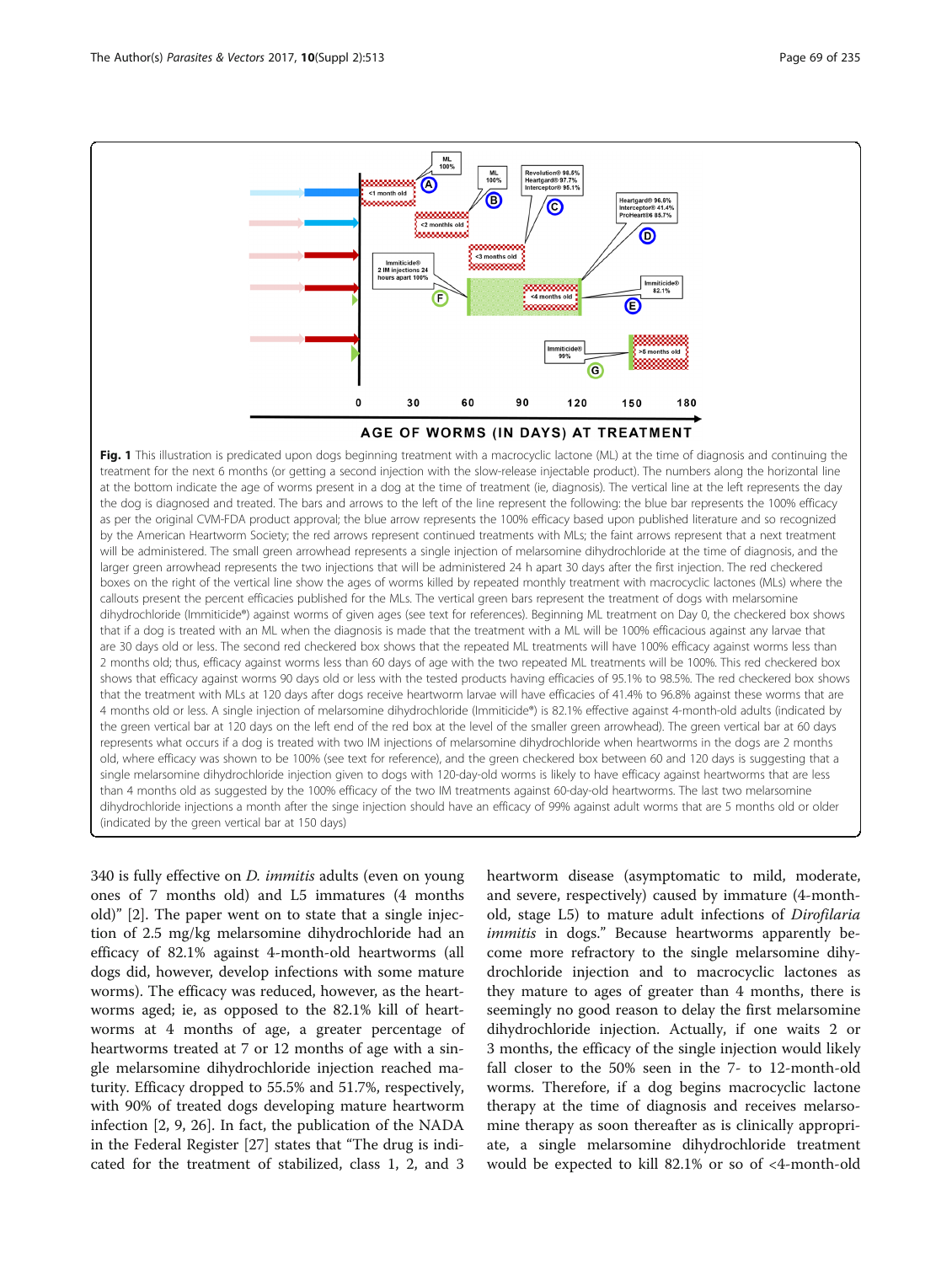heartworms. This kill efficacy would fall as the treatment is delayed, per the AHS Guidelines (Fig. [1](#page-4-0), Bullet E).

There have been other studies of melarsomine against 4-month-old infections that also suggest good efficacy. In 1989, a study examined several different doses of melarsomine dihydrochloride against 4-month-old heartworms and transplanted adults [\[28](#page-7-0)]. Thirty dogs were treated with either 0, 1.6, 1.9, 2.2, or 2.5 mg/kg melarsomine dihydrochloride with two IM injections given 3 h apart. The efficacies were 88.7%, 97.2%, 95.8%, and 100% for the increasing melarsomine levels, with the number of dogs being cleared being 0/6, 2/6, 2/6, and 6/6, respectively. Treating 4-month-old infections with the currently recommended dosage (2.5 mg/kg) twice with the second treatment being given 6 h after the first, the efficacy was 100% (no worms recovered) in one replicate and 95.2% (an average of 1.6 worms in each of four of the five dogs) in the second replicate [[28\]](#page-7-0). This same treatment protocol was used in dogs that received adult heartworms that were 7 months of age; in one group of three dogs the efficacy was 100%, and in a second group of six dogs the efficacy was 97.3% with three of the six control dogs still having an average of 0.5 female worm each [\[28](#page-7-0)]. Thus, with this accelerated dosage regimen where the drug was given twice in 3 or 6 h rather than after 24 h, the efficacy was close to 100% against 4 month-old worms (Fig. [1](#page-4-0), Bullet E).

Albeit with two IM injections of 2.2 mg/kg given 3 h apart, there is also strong evidence that IM injections of melarsomine dihydrochloride have good efficacy against 4-month-old heartworms based upon a field study [\[29](#page-7-0)]. When melarsomine dihydrochloride was first being developed for use in heartworm disease, it was considered as a potential injection that would be given to dogs every 4 months to kill heartworms in the field. For this it is important to understand that melarsomine dihydrochloride is rapidly eliminated from the body in the feces ( $t_{1/2} \approx 3$  h; mean retention time  $\approx 7$  h) [[2\]](#page-7-0) with no bioaccumulation [[30](#page-8-0)]. Thus, the plan was to inject dogs every 4 months to kill incoming heartworms. This work was first presented in 1990 at the annual meeting of the American Association of Veterinary Parasitologists where the stated rationale was: "In view of the high level of activity of RM 340 against adult and 4-month-old immatures of Dirofilaria immitis, three similar field studies were conducted in states with moderate (GA, FL) or high (LA) enzootic potential to determine the effectiveness of RM 340." [\[29](#page-7-0), [31](#page-8-0)] At each study site, 30 naive beagles, allocated to groups of five each, were placed under field conditions for various intervals from April 1988 to April 1989. One group was exposed to infection for 12 months and treated on three occasions, unrelated to mosquito season. A second group was exposed for 8 months and treated on two occasions, during and after mosquito season. These treatments were initiated in August 1988 and consisted of two deep IM lumbar injections of 2.2 mg/kg 3 h apart every 4 months. Heartworms were recovered from all but one of the controls (6/6 in GA ( $\bar{x}$  = 6.75; range, 5–8); 6/6 control dogs in FL ( $\bar{x}$  = 5.4; range, 1–13); and 4/5 in LA ( $\bar{x}$  = 25.2; range, 0–-45). All but one (one worm in one dog in GA) of 15 treated dogs were free of heartworms.

There are no reports of efficacy relative to a single melarsomine dihydrochloride treatment injection against heartworms younger than 4 months of age. The efficacy of the older arsenical thiacetarsamide sodium was found to be most efficacious against 2-month-old worms when compared with 4-, 6-, and 12-month-old worms; the efficacy against 2-month-old heartworms was 99.2% when given at a dose of 2.2 mg/kg BID for 2 days [\[32](#page-8-0)]. The efficacy of melarsomine dihydrochloride on 2 month-old worms was 100% [[3\]](#page-7-0). Ten dogs were each infected with 50 heartworm larvae from mosquitoes. Two months after larval inoculation, five dogs were treated with two IM injections of melarsomine (2.5 mg/ kg per injection) 24 h apart; and five dogs served as untreated controls. The untreated dogs all developed patent infections. Dogs were euthanatized 7 months after infection, and there were no worms recovered from the treated dogs, while the control group had a mean of 34.6 (range, 24–41) heartworms. Thus, the data suggests that a single melarsomine injection would have efficacy against younger worms (Fig. [1](#page-4-0), Bullet F).

The data show that heartworms become more refractory to both macrocyclic lactones and melarsomine dihydrochloride as they mature. If macrocyclic lactone therapy were begun at the same time as melarsomine dihydrochloride and continued for 12 months, it would be expected to kill 95% to 98% of heartworms less than 3 months of age, and depending on the product chosen, 41.4% to 97.2% of any heartworms 4 months of age or younger. A single melarsomine dihydrochloride injection would have efficacy against 2-month-old heartworms (Fig. [1,](#page-4-0) Bullet F), and then a month later -the two treatments a day apart would have efficacy against both 3-month-old and 4-month-old heartworms. Thus, it would appear that treatment with both melarsomine dihydrochloride and macrocyclic lactone at the time of diagnosis regardless of the duration of infection (days to years) would be optimal for maximal and prompt heartworm clearance. Immature heartworms, 90 days of age at the time of diagnosis, would be 4 months (120 days) old when the second and third injections of melarsomine dihydrochloride are administered (Fig. [1](#page-4-0), Bullet E). With the continued macrocyclic lactone administration and the two additional injections of melarsomine dihydrochloride 1 month later, there should be excellent removal of young adult and mature heartworms. At the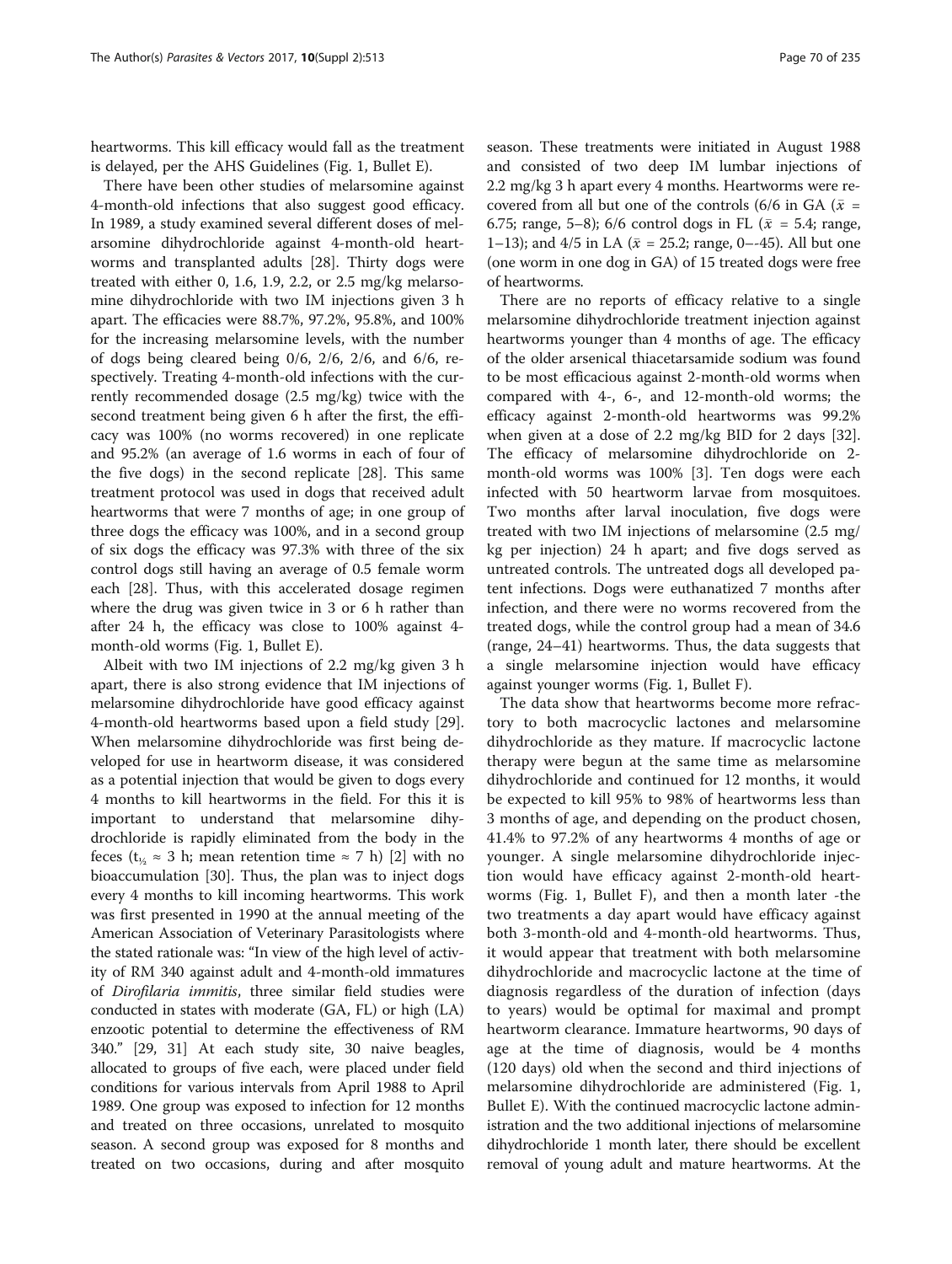<span id="page-6-0"></span>same time, macrocyclic lactones would prevent new infection. Importantly, larval development in immature infections would be prevented, hence worm biomass would not increase exponentially, as occurs with the 2-month delay advocated by the AHS (Fig. 2).

# Class 1 heartworm treatment

For Class 1 heartworm–infected dogs, which are often treated with only two injections of melarsomine dihydrochloride 24 h apart, the reported efficacy of the two injections is 90.8%. The product label states: "Worms that were too young to be killed by the first treatment series, ie, <4 months, may be killed by a second treatment series." As described above, however, dogs so treated with the simultaneous initiation of macrocyclic lactone therapy (monthly or sustained release) are likely cleared of most of their younger heartworms. Furthermore, because two melarsomine injections are likely to be highly efficacious against 2-month-old heartworms [[3\]](#page-7-0), the label verbiage concerning heartworms <4 months of age is called into question.

# The susceptibility gap and resistant isolates

In light of the fact that dogs may now be infected with heartworms less susceptible to macrocyclic lactone preventives [[33\]](#page-8-0), it seems that giving melarsomine dihydrochloride at the start of macrocyclic lactone administration to infected dogs would be a logical step to prevent the further development of heartworms that are less susceptible to macrocyclic lactones. The two modes of pharmacologic action against heartworms are likely different for the arsenical and the macrocyclic lactone, and thus, the combined efficacy of melarsomine dihydrochloride (82%) and the macrocyclic lactones (41%–97%) against heartworms 4 months of age and younger should minimize the chances of such heartworms surviving arsenical therapy. Starting dogs on macrocyclic lactone therapy and treating with at least one melarsomine dihydrochloride treatment upon diagnosis appears to be a logical pretreatment regimen prior to the final two dose melarsomine dihydrochloride treatment.

With the development of Trifexis<sup>®</sup>, Interceptor<sup>®</sup> Plus, and Sentinel® Spectrum, it was shown that when dogs were given multiple monthly treatments with milbemycin oxime that was efficacious against the resistant MP3 isolate of heartworms >2 months post infection. In the heartworm efficacy studies during the development of these products, <100% efficacy was seen following both one and two doses of each product when treatment was initiated 30 days after inoculation with L3 D. immitis. The 100% efficacy, however, was shown following three doses of Trifexis® and following six consecutive doses of Interceptor® Plus or Sentinel® Spectrum, indicating additional efficacy of these products when administered to dogs with larvae ≥90 days old [\[34](#page-8-0)–[37\]](#page-8-0). It appears that the multiple treatments are necessary for 100% prevention against some isolates, and these data also suggest that milbemycin given in multiple treatments kills young, maturing adult heartworms. Combining the heartworm killing effects of macrocyclic lactones with melarsomine dihydrochloride's effects against worms 2 months of age and older seems to best ensure that resistant worms developing in an infected dog are killed before they can develop to a stage that might put other dogs at risk.

# Conclusions

Currently available data suggests dogs diagnosed with adult D. immitis infection should be simultaneously



melarsomine dihydrochloride which, together, support treatment of heartworms at the time of diagnosis, without further delay, as long as the dog is stable and otherwise a good candidate for melarsomine dihydrochloride therapy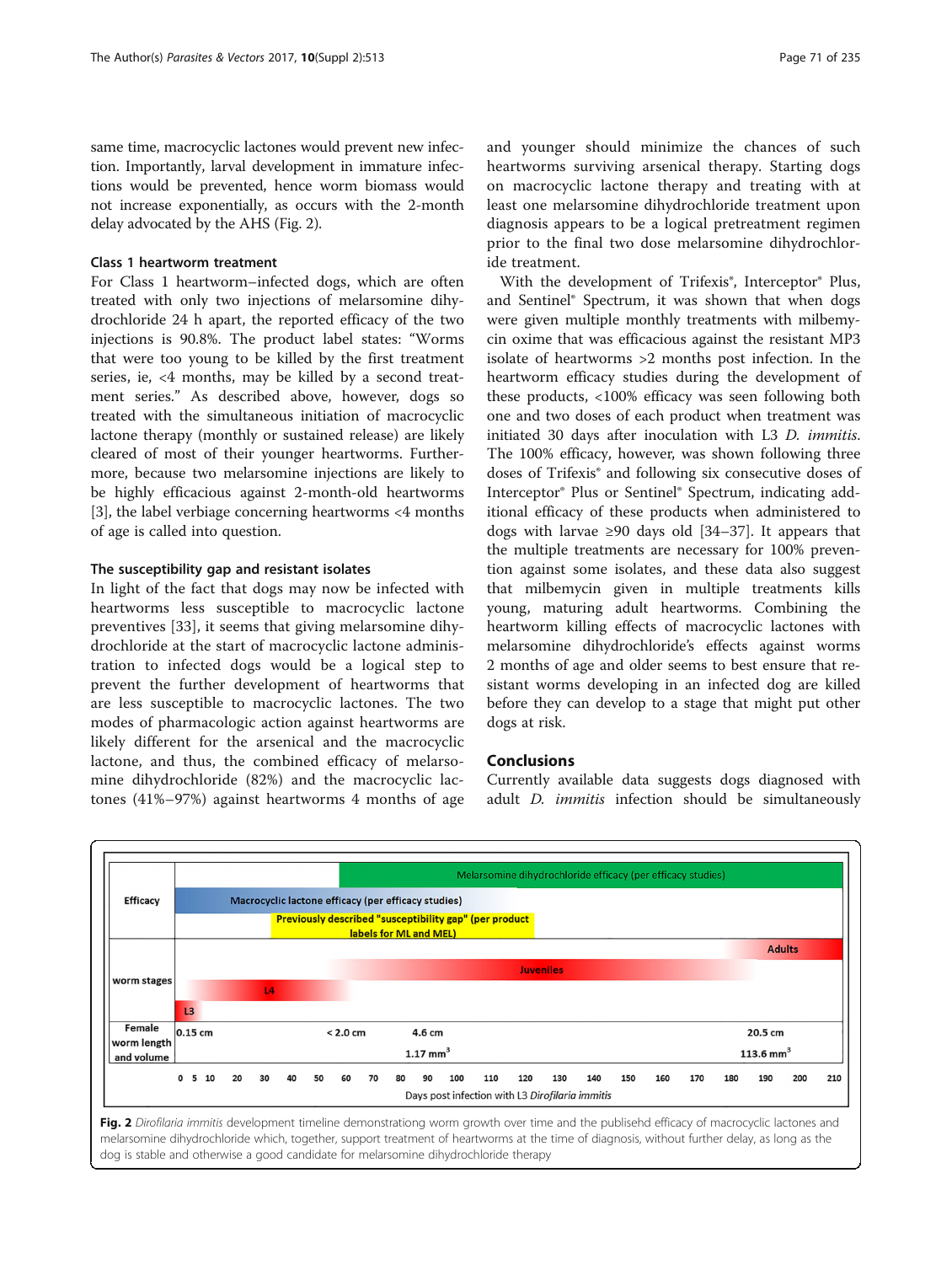<span id="page-7-0"></span>started as soon as possible after diagnosis on both macrocyclic lactone heartworm prevention and the three-dose melarsomine dihydrochloride protocol in order to effectively treat existing heartworms of all ages and to prevent new infections. Delaying melarsomine dihydrochloride treatment for 2 to 3 months following diagnosis should not be recommended as it could be detrimental by allowing further heartworm growth and greater pulmonary vascular damage associated with the death of larger heartworms (Fig. [2](#page-6-0)).

#### Funding

The article's publication fee was funded by the American Heartworm Society.

#### Availability of data and materials

All data used in the manuscript is from the published literature.

#### About this supplement

This article has been published as part of Parasites and Vectors Volume 10 Supplement 2, 2017: Proceedings of the 15th American Heartworm Society Triennial Symposium 2016. The full contents of the supplement are available online at [https://parasitesandvectors.biomedcentral.com/articles/supplements/](https://parasitesandvectors.biomedcentral.com/articles/supplements/volume-10-supplement-2) [volume-10-supplement-2.](https://parasitesandvectors.biomedcentral.com/articles/supplements/volume-10-supplement-2)

#### Author's contributions

Both authors reviewed and approved the final manuscript.

#### Ethics approval and consent to participate

Not applicable.

#### Consent for publication

Not applicable.

#### Competing interests

DDB is an employee of Cornell University. JD is an employee of Elanco Animal Health.

# Publisher's Note

Springer Nature remains neutral with regard to jurisdictional claims in published maps and institutional affiliations.

#### Author details

<sup>1</sup>Department of Microbiology and Immunology, College of Veterinary Medicine, Cornell University, 930 Campus Road, Ithaca, NY 14853, USA. 2 ELANCO, Greenfield, IN, USA.

#### Published: 9 November 2017

#### References

- American Heartworm Society. Current canine guidelines for the prevention, diagnosis, and management of heartworm (Dirofilaria immitis) infection in dogs. Wilmington: American Heartworm Society; 2014. [https://www.](https://www.heartwormsociety.org/images/pdf/2014-AHS-Canine-Guidelines.pdf) [heartwormsociety.org/images/pdf/2014-AHS-Canine-Guidelines.pdf.](https://www.heartwormsociety.org/images/pdf/2014-AHS-Canine-Guidelines.pdf) Last accessed 21 Sept 2017
- 2. Raynaud JP. Thiacetarsamide (adulticide) versus melarsomine (RM 340) developed as macrofilaricide (adulticide and larvicide) to cure canine heartworm infection in dogs. Ann Rech Vet. 1992;23:1–25.
- 3. McCall JW, Kramer L, Genchi C, Guerrero J, et al. Effects of melarsomine dihydrochloride on two-month-old infections of Dirofilaria immitis and Brugia pahangi in dogs with dual infections. In: Proceedings of the American heartworm society triennial meeting. Memphis: Poster; 2010. p. 8.
- 4. Bowman DD, Atkins CE. Heartworm biology, treatment, and control. Vet Clin North Am Small Anim Pract. 2009;39:1127–58.
- 5. Bowman DD, Liu Y, McMahan S, Nordone SK, et al. Forecasting United States heartworm Dirofilaria immitis prevalence in dogs. Parasit Vectors. 2016;9:540.
- 6. CAPC Companion Animal Parasite Council: CAPC Parasite Prevalence Maps. 2011-2016.<https://www.capcvet.org/parasite-prevalence-maps/>. Last accessed 10 Dec 2016.
- 7. Little SE, Beall MJ, Bowman DD, Chandrashekar R, Stamaris J. Canine infection with Dirofilaria immitis, Borrelia burgdorferi, Anaplasma spp., and Ehrlichia spp. in the United States, 2010–2012. Parasit Vectors. 2014;7:257.
- 8. Bové CM, Gordon SG, Saunders AB, Miller MW, et al. Outcome of minimally invasive surgical treatment of heartworm caval syndrome in dogs: 42 cases (1999–2007). J Am Vet Med Assoc. 2010;236:187–92.
- 9. Raynaud JP. La mélarsamine (R.M. 340) un nouveau macrofilaricide dans le traitement des infestations du chien par Dirofilaria immitis. Prat Med Chir Anim Compagnie. 1990;25(3; Suppl):369–74.
- 10. Colby KN, Levy JK, Dunn KF, Michaud RI. Diagnostic, treatment, and prevention protocols for canine heartworm infection in animal sheltering agencies. Vet Parasitol. 2011;176:333–41.
- 11. Polak KC, Smith-Blackmore M. Animal shelters: managing heartworms in resource-scarce environments. Vet Parasitol. 2014;206(1):78-82.
- 12. Hirano Y, Kitagawa H, Sasaki Y. Relationship between pulmonary arterial pressure and pulmonary thromboembolism associated with dead worms in canine heartworm disease. J Vet Med Sci. 1992;54:897–904.
- 13. Hoch H, Strickland K. Canine and feline dirofilariasis: prophylaxis, treatment, and complications of treatment. Compend Contin Educ Pract Vet. 2008;30:146–51.
- 14. Keith JC Jr, Rawlings CA, Schaub RG. Treatment of canine dirofilariasis: pulmonary thromboembolism caused by thiacetarsamide–microscopic changes. Am J Vet Res. 1983;44:1272–7.
- 15. Maxwell E, Ryan K, Reynolds C, Pariaut R. Outcome of a heartworm treatment protocol in dogs presenting to Louisiana State University from 2008 to 2011: 50 cases. Vet Parasitol. 2014;206:71–7.
- 16. Rawlings CA. Cardiopulmonary function in the dog with Dirofilaria immitis infection: during infection and after treatment. Am J Vet Res. 1980;41:319–25.
- 17. Rawlings CA. Clinical laboratory evaluations of seven heartworm infected beagles: during disease development and following treatment. Cornell Vet. 1982;72:49–56.
- 18. Rawlings CA, Raynaud JP, Lewis RE, Duncan JR. Pulmonary thromboembolism and hypertension after thiacetarsamide vs melarsomine dihydrochloride treatment of Dirofilaria immitis infection in dogs. Am J Vet Res. 1993;54:920–5.
- 19. Rawlings CA, Tonelli Q, Lewis RE, Duncan JR. Semiquantitative test for Dirofilaria immitis as a predictor of thromboembolic complications associated with heartworm treatment in dogs. Am J Vet Res. 1993;54:914–9.
- 20. Orihel TC. Morphology of the larval stages of Dirofilaria immitis in the dog. J Parasitol. 1961;47:251–62.
- 21. Grieve RB, Frank GR, Stewart VA, Parsons JC, et al. Chemoprophylactic effects of milbemycin oxime against larvae of Dirofilaria immitis during prepatent development. Am J Vet Res. 1991;52:2040–2.
- 22. McCall JW. The safety-net story about macrocyclic lactone heartworm preventives: a review, an update, and recommendations. Vet Parasitol. 2005; 133:197–206.
- 23. McCall JW, McTier TL, Ryan WG, Gross SJ, Soll MD. Evaluation of ivermectin and milbemycin oxime efficacy against Dirofilaria immitis infections of three and four months' duration in dogs. Am J Vet Res. 1996;57:1189–92.
- 24. McCall JW, Ryan WG, Robert RE, Dzimianski MT. Heartworm adulticidal activity of prophylactic doses of ivermectin (6 μg/kg) plus pyrantel administered monthly to dogs. In: Seward RL, editor. Recent advances in heartworm disease: symposium '98. Batavia: American Heartworm Society; 1998. p. 209–15.
- 25. McTier TL, McCall JW, Dzimianski MT, Aguilar R, Wood I. Prevention of experimental heartworm infection in dogs with single, oral doses of moxidectin. In: Proceedings of the heartworm symposium '92. Batavia: American Heartworm Society; 1992. p. 165–8.
- 26. Freedom of Information Summary NADA 141-042. Immiticide® (melarsomine dihydrochloride). Athens: Rhone, Merieux, Inc; 1995. p. 30–92.
- 27. Federal Register. Implantation or injectable dosage form new animal drugs; melarsomine dihydrochloride for injection. Fed Regist. 1995;60(185):49339–40.
- 28. Dzimianski MT, McTier TL, McCall JW, Reynaud JP. Assessment of filaricidal activity of a new filaricide (RM 340) against immature and adult heartworms using experimental canine models. In: Proceedings of the heartworm symposium, '89. Batavia: American Heartworm Society; 1989. p. 147–53.
- 29. McCall JW, McTier TL, Dzimianski MT, Raynaud JP, Holmes RA. Clinical prophylactic activity of melarsomine dihydrochloride (RM 340) against